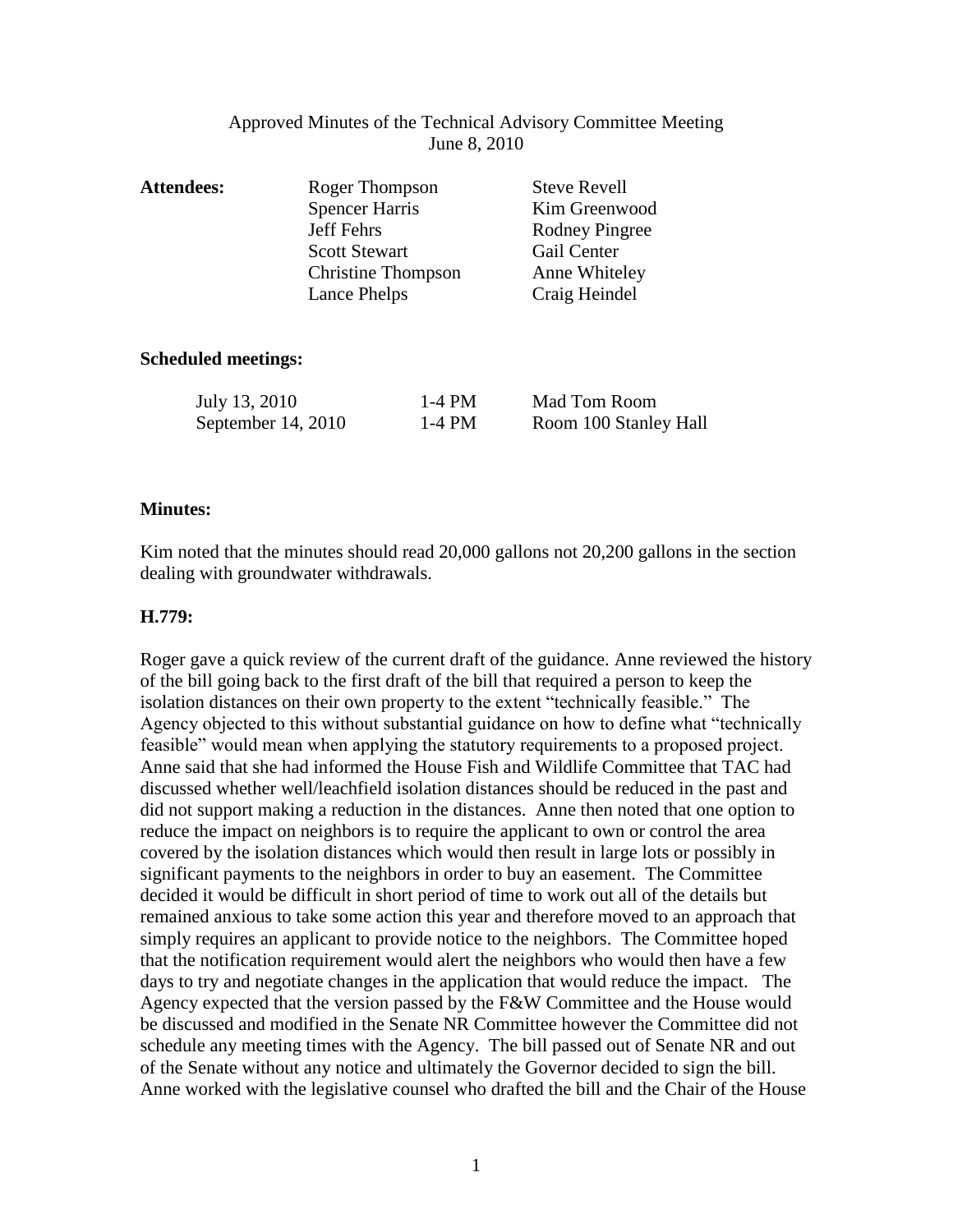F&W Committee to come up with the most workable application of the new statute. The Commissioner has signed the current guidance but it is likely there will be revisions in the near future.

Spencer asked if any engineers testified. Anne thought at least one professional engineer and one title insurance attorney testified at the House F&W Committee. Anne noted that Bob Krebs, P.E. is a member of that committee. Roger observed that this bill was in the House just before crossover and was done very quickly, probably with the expectation that it would be improved in the Senate.

Steve said that this seems to be a pattern, as with the water treatment exemption language being inserted into the capital bill, as an end run around the usual approach and now H.779 being passed without much opportunity for testimony. Steve said it is not fair to now expect TAC to bail out the legislature on the issues that H.779 have created. Steve asked if F&W will come and meet with us or would it be at the State House. Anne suggested that TAC invite Rep. Deen to come and participate in a TAC meeting. Craig said that in the past he, and other TAC members, had met with legislators several times before a bill passed out of committee and suggested this should be a TAC priority in the future.

Spencer suggested that maybe we should take a broad view that the requirement should just be that you go and talk to the neighbor. Spencer asked if contour information is needed under the guidance and Roger said that it is. Anne said she thought that you should be able to just use the worst case and suggested that the guidance be revised. Roger urged that the requirement to show the affected area on the plans be deleted entirely.

Craig noted that TAC cannot change the law and asked what latitude do we have to structure the implementation guidance. Kim said that the problems with the new statute should be indentified so they can be corrected in the future. Anne asked for suggested language for the "septic shield." TAC supports using an approach of either a 200' radius or using USGS topographic contours to define a septic protection area similar in concept to the well shield. Roger will work on a draft to update the guidance that will be circulated to TAC for comment. Anne will be doing a presentation at an attorney's seminar and may learn of some more issues that will be included in the revised guidance.

Spencer asked about how small of a change in the plans, which would be covered by asbuilt plans, would trigger the need to notify the neighbors- 5 feet? Anne said it could depend on the situation. It was noted that things that do not need permits such as replacement wells and minor repairs that qualify for a permit exemption do not require notification of the neighbors. Roger asked Anne if plans of a reduced size from those submitted with a state permit application could be used in the notification process. Anne said yes as long as they convey the needed information including the map scale at the reduced.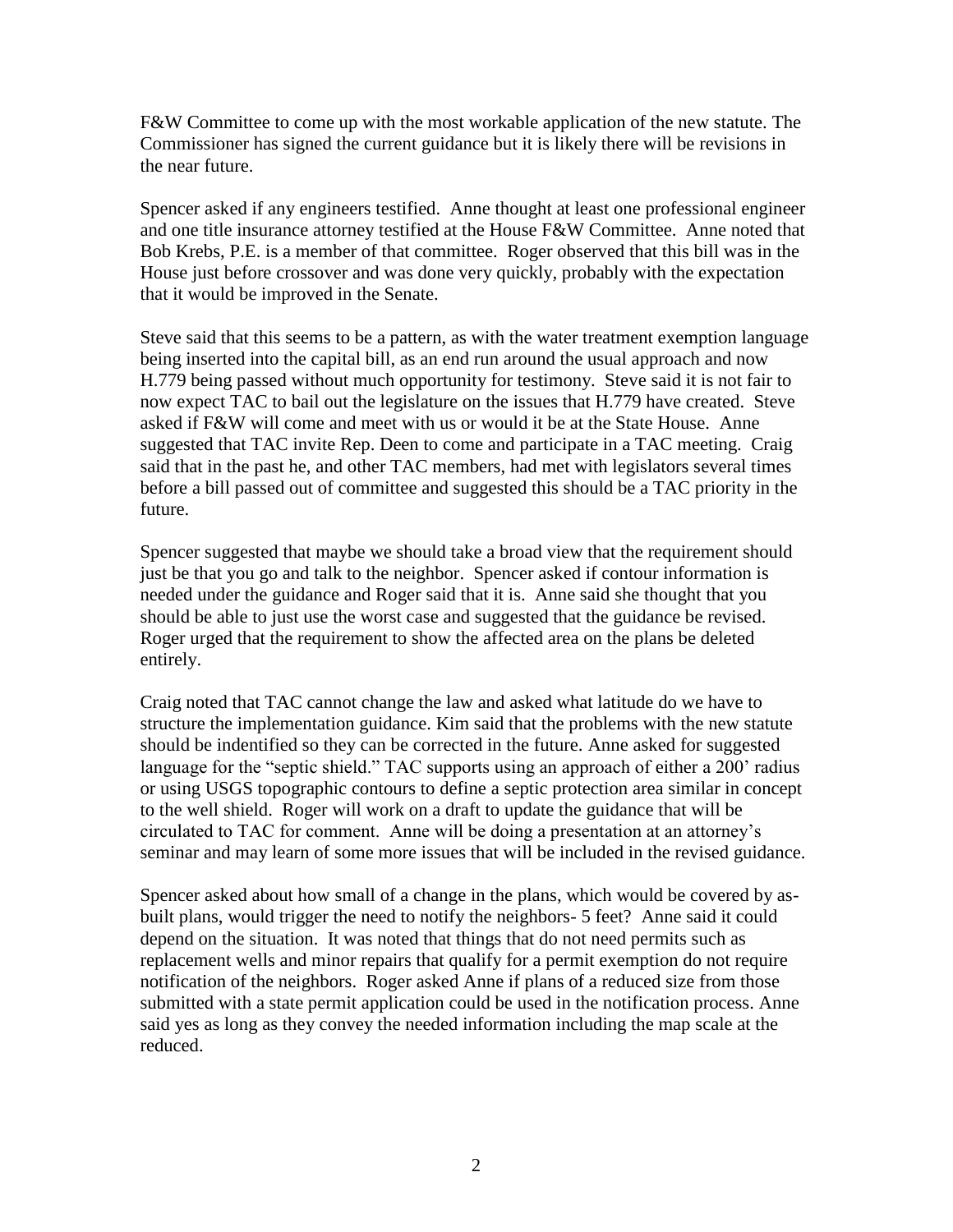Steve urged TAC to be involved and take a strong position in the upcoming legislative session.

Scott asked if the outdoor seating exemption passed. Anne said it did though it affects the Health Department licensing requirements more than DEC requirements.

# **TAC Membership**

Roger asked those present if they would agree to be reappointed to TAC. Lance, Gail, Spencer, Steve, Rodney, and Craig all said yes. Roger noted that Phil Deckert had also agreed to be reappointed. Jeff, Chris, and Roger would also be nominated for appointment. The statute creating the TAC specifies several categories of members including private and public sector members and to fill in the gaps TAC members suggested as possible future members: Bruce Douglas, Jeff Padgett, David Whitney, Dean Grover, Don Wood, and Frank Parent. Justin Willis and Claude Chevalier should also be reappointed.

## **Meetings**

Lance suggested focusing meeting around a particular topic so that those uninterested in that topic would be able to skip the meeting. Scott suggested there should be a second group of people just to work on water supply issues as he is concerned that TAC will become involved in other topics such as impacts of isolation distances on neighboring properties and not complete the work needed for him to move forward. It was decided to focus on water supply issues at the July meeting.

## **Presby Enviro-septic pipe**

Roger gave a short history of the Presby approvals and the current request to update their approval. There is a specific area of concern related to the maximum width of a bed system in a mound with the current Wastewater System and Potable Water Supply Rules indicating 10' as the maximum width. The nature of the Enviro-septic system often results in wider system when building on significant slopes because the design manual calls for extra "system sand" to be used on the up and downslope edges. Roger said there are two issues with one being related to oxygen transfer under wide systems and one being hydraulic site capacity. Roger asked if TAC would support beds wider than 10' if the system was vented, and if a hydro analysis was done whenever the linear loading rate exceeds 10 gallons/linear foot/day (for prescriptive mounds, performance based designs already require a hydro analysis). Craig, Steve, Spencer, Jeff, and Chris all agreed. Rodney, Kim, and Gail abstained and there were no objections.